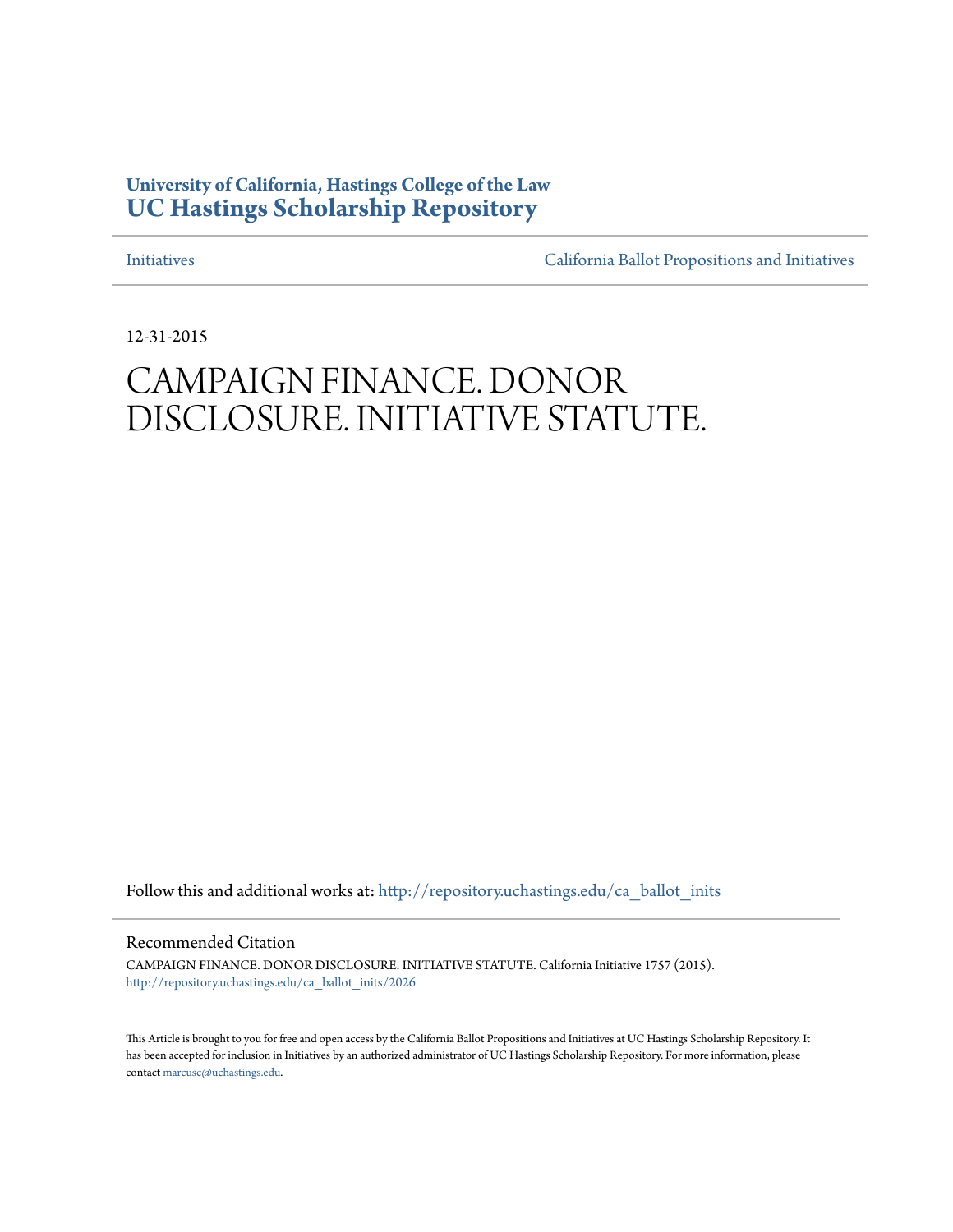The Attorney General of California has prepared the following title and summary of the chief purpose and points of the proposed measure:

## **CAMPAIGN FINANCE. DONOR DISCLOSURE. INITIATIVE STATUTE.** Requires

committees controlled by a candidate for the Legislature or other elected state office to disclose their top 10 donors in all committee advertisements supporting the candidate or opposing the candidate's opponents. Requires legislators and other elected state officers, when providing testimony or participating in any vote on state legislation, to display on their persons the identity of the top 10 donors to their controlled committees. Imposes criminal and civil sanctions for violations. Summary of estimate by Legislative Analyst and Director of Finance of fiscal impact on state and local government: **Minor effects on state finances.** (15-0097.)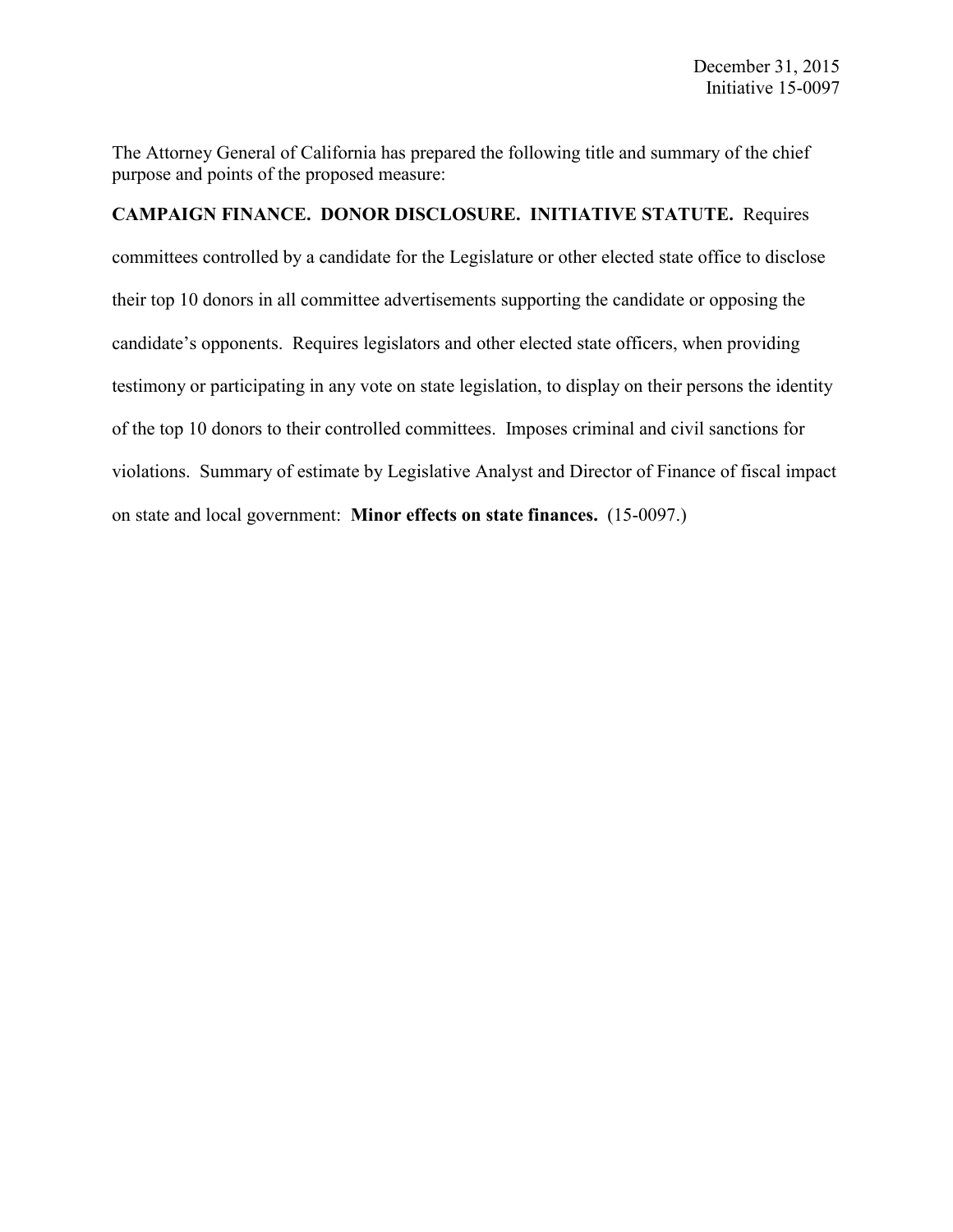# *John Cox P.O. Box 3848 Rancho Santa Fe, CA 92067*

October 27,2016

REALIVEO

**OCT** 27 2015

INITIATIVE COORDINATOR ATTORNEY GENERAL'S OFFICE

Ashley Johansson Initiative Coordinator Office of the Attorney General State of California P.O. Box 994255 Sacramento, CA 94244-25550

Re: Request for Title and Summary for Proposed Initiative

Dear Ms. Johansson:

Pursuant to Article II, Section 10(d) of the California Constitution, I am submitting the attached proposed statewide ballot measure ("NAME ALL SPONSORS CANDIDATE ACCOUNTABILITY REFORM INITIATIVE") to your office and request that you prepare a circulating title and summary of the measure as provided by law. Included with this letter is the required signed statements pursuant to California Elections Code sections 9001 and 9608 and a check in the amount of \$200. My address as registered to vote is shown on Attachment 'A' to this letter.

Thank you for your time and attention to this important matter. Should you have any questions or require additional information, please contact the undersigned at (847) 274-8814.

Very Fruly Yours, ≮ ohn Cox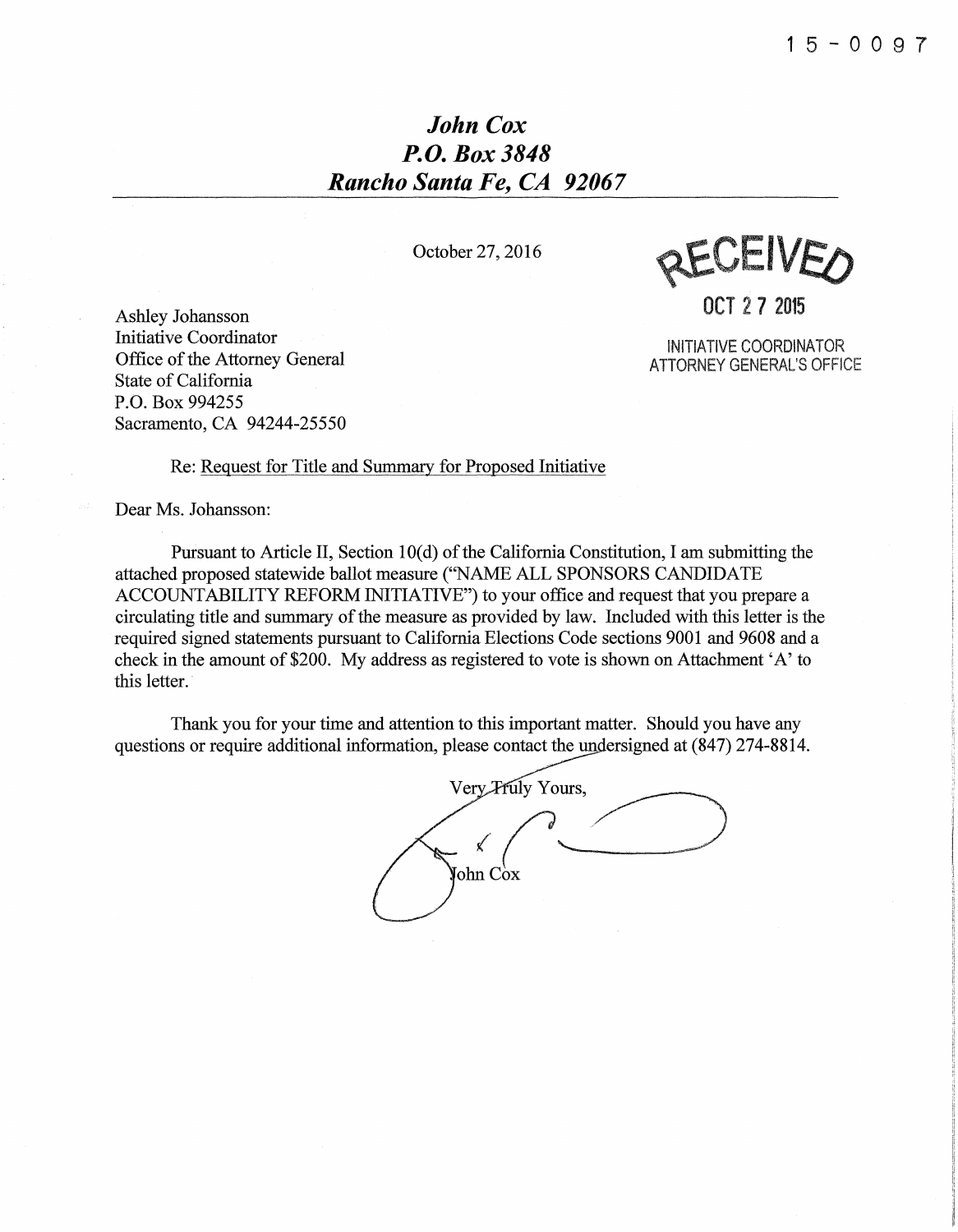#### INITIATIVE MEASURE TO BE SUBMITTED TO VOTERS

#### SECTION 1. DECLARATION OF FINDINGS AND PURPOSE

A. Our state Legislature does not serve the interests of the citizens. The Legislature only serves the special interests.

B. Many disclosure rules apply to campaign activities of special interests, however, candidates are subject to the lowest level of disclosure. Our elected officials should have to comply with the same rules they impose on everyone else.

C. The public is best served by knowing which special interests support state candidates and state officeholders.

D. Therefore, this initiative shall require the following:

1. Candidates for any state elective office shall identify the ten highest campaign contributors in all campaign advertising; and

2. State elected officials shall wear stickers or badges displaying the names of their ten highest campaign contributors when participating in any public session of the Legislature or any Committee thereof.

### SECTION 2. NAME ALL SPONSORS CANDIDATE ACCOUNTABILITY REFORM INITIATIVE

An act to add the following sections to the Government Code, relating to the Political Reform Act of 1974.

84506.6. An advertisement supporting or opposing a candidate, that is paid for by the controlled committee of the same candidate for his or her own election, shall include a disclosure statement that identifies the names of the persons from whom the committee making the advertisement has received its ten highest cumulative contributions.

87102.9. (a) When providing testimony or participating in any vote of a State legislative committee or subcommittee, or any rollcall vote on the floor of the Senate or Assembly, every elected state officer shall display on his or her person the names of the persons who have made the ten highest cumulative contributions to the officer's controlled comrnittee(s). The disclosure required by this Section shall be printed clearly and legibly, be conspicuous and in a type size sufficient that it can be read by a member of the public observing any public session of the Legislature or a Committee thereof.

(b) Notwithstanding Section 87102, the remedies provided in Chapters 3 (commencing with Section 83100) and 11 (commencing with Section 91000) shall be applicable to elected state officers for violations or threatened violations of this section.

(c) The Commission shall adopt regulations to govern the manner in which the information required by this Section shall be determined and displayed by the elected state officer.

#### SECTION 3. IMPLEMENTATION

If any part of this measure or the application to any person or circumstance is held invalid, the invalidity shall not affect other provisions or applications which can reasonably be given effect without the invalid provision or application.

This measure is not intended to be comprehensive. It is the intent of the People that in the event other measures relating to the same subject appear on the same statewide election ballot as